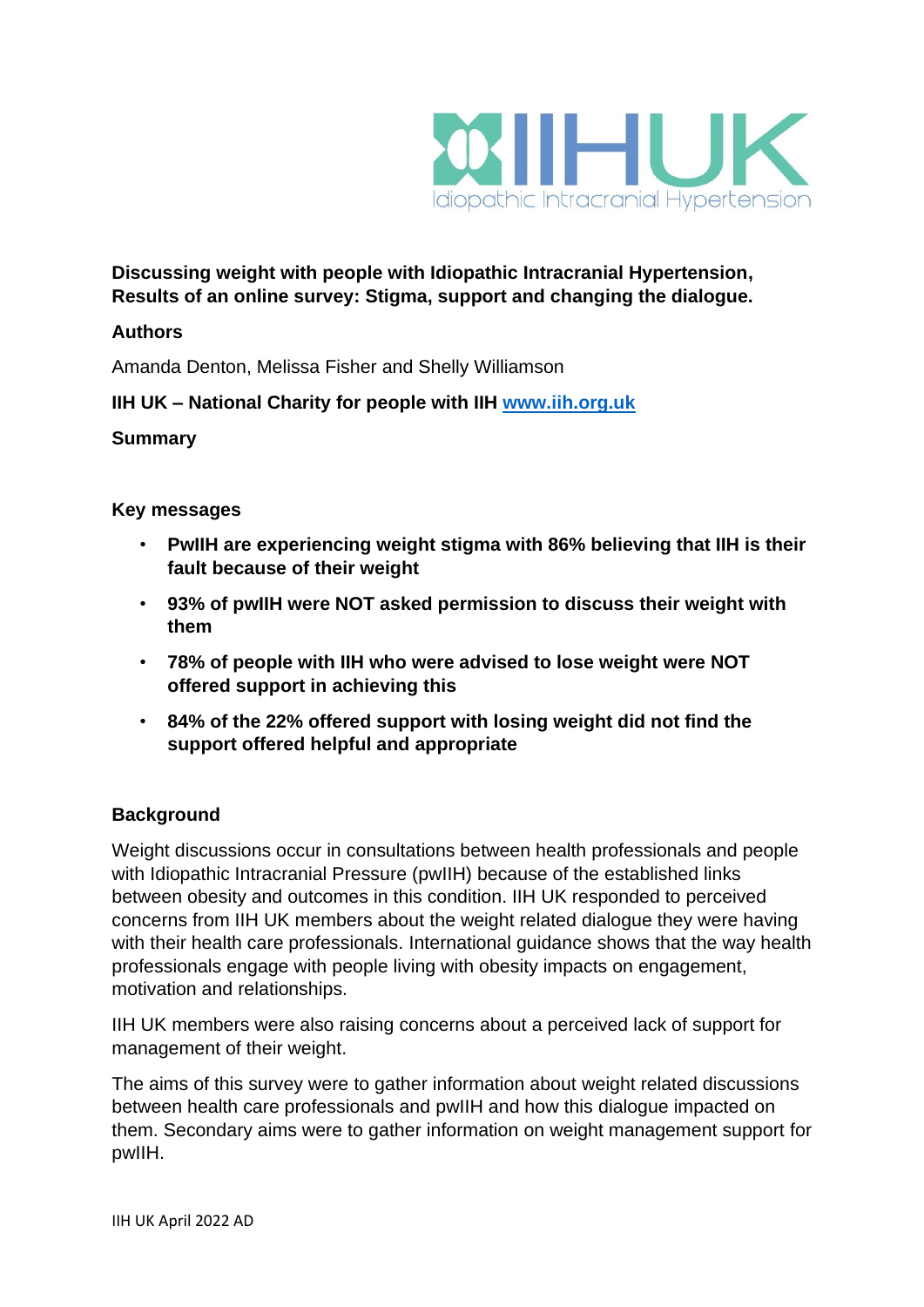# **Methods**

This study was an anonymous online survey using Survey Monkey™. The questions in the survey were piloted with pwIIH and professionals working with pwIIH. The finalised survey was emailed to members of IIH UK. The survey was also shared on social media groups for people with IIH and IIH UK Facebook and Twitter sites.

## **Results**

IIH UK received a phenomenal response to the survey and in one week over 500 responses were received. The survey remained open for a further two weeks. 625 pwIIH completed the survey after any incomplete submissions were removed. The results are summarized below and the questions from the survey are used for structure and context.

## **1. Who is advising people with IIH that they need to lose weight? (n=617)**

A range of professionals are discussing weight with pwIIH and for many people this dialogue is being repeated with more than one:

Neurologist: 88%

Neurosurgeon:17%

Opthalmologist: 50%

GP: 44%

Nurse: 21%

## **2. Were you asked permission to discuss your weight? (n=625)**

A staggering 92% of pwIIH were not asked permission to discuss their weight with them.

## **3. How did the person who advised you to lose weight raise this with you? (n=615)**

PwIIH free wrote responses to the question and examples below highlight that the way that weight was raised varied considerably. Sadly, the majority of comments were negative but it is important to recognize that there were a minority of people with IIH who had a positive experience.

• The Good

"Weight gain can be a cause for iih, weightloss can help symptoms. Do you need support with this?"

"The ………,matter of factly, told me to lose weight as it would improve my symptoms, I wasn't offended by it, I appreciated that ….. wasn't patronising me"

• The Bad

"Told me lose weight and it would go away…haha"

"To help yourself you need to lose weight, you will not get rid of this until you have"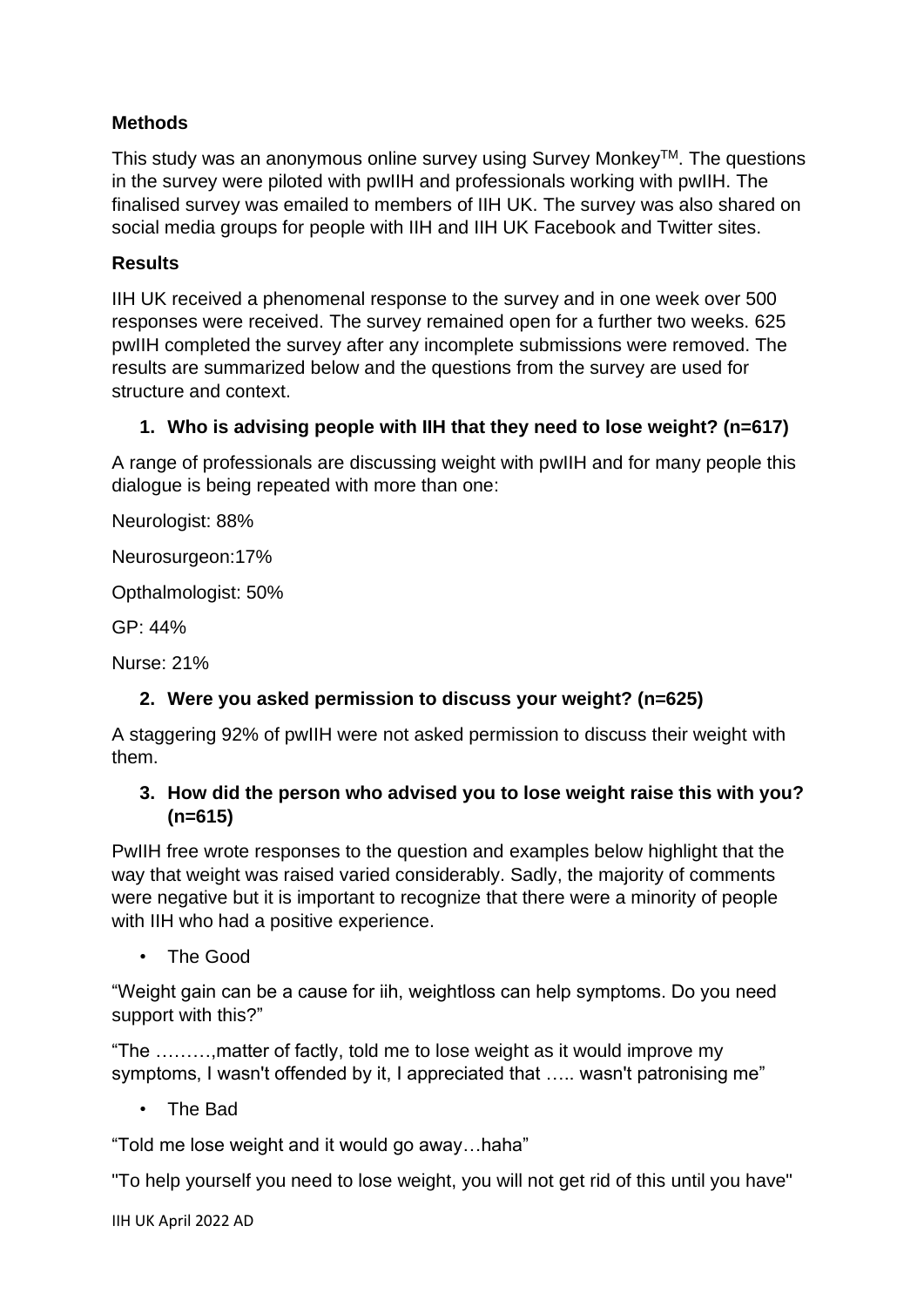• The Ugly

"You need to lose weight or go blind. That's your choice"

"I have one thing to say "slimming world"

'This happens to people who like too much cake'

"If you weren't fat and had some control you wouldn't be here"

"There's no way you eat what you say you do, do the exercise you say you do and are as fat as you are"

# 4. **How did being advised to lose weight make you feel? (n=623)**

A wordle diagram below uses common words from responses to represent. It is evident that the dialogue was predominantly perceived negatively.

## **Figure 1. How did being advised to lose weight make you feel: wordle summary (n=623 pwIIH)**



Examples of the full responses of the 625 pw IIH who responded to the question are below:

"Awful! Like I had caused the issue myself. Like I was wasting time and hospital resources"

"I knew I had to do it but the amount of times I have been told to do it has had an effect on me and it makes me feel really down about myself"

"The "walk a mile in my shoes" quote sprang to mind"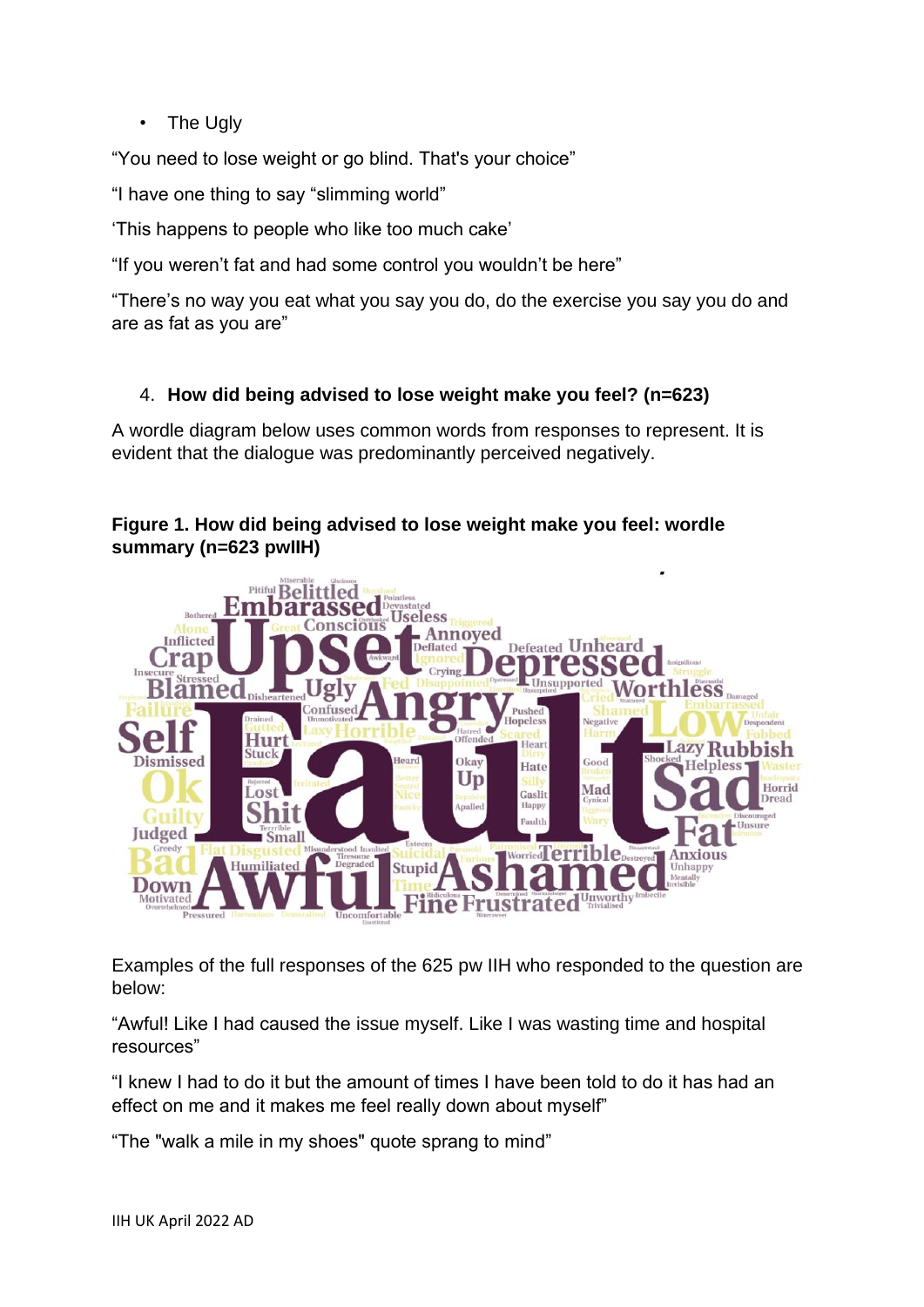"It gets tiresome and frustrating and makes me distrust the medical people that should be helping me"

"Fine it was done with sensitivity"

## **5. Have you been made to feel that IIH was your fault because of your weight? (n=624)**

86% of respondents reported being made to feel that IIH was their fault because of their weight.

Examples of free written responses to justify the yes/ no response are below:

"At every neuro appointment it's brought up, and I'm weighed"

"If you lose weight it will go away"

"Constantly told its weight related"

"Every doctor who I have seen has told me that my weight has caused my iih without looking into other reasons, even when I have asked"

"It was discussed that because I gained weight it triggered something and now I have IIH, they can't really explain why it happens but losing the weight again can reverse it"

## **6. Did you find the person who advised you to lose weight empathetic and supportive? (n=624)**

79% of pwIIH did not find the person discussing weight empathetic or supportive.

Examples of supporting responses to this yes/ no question are given below:

"No support, no sympathy, no understanding of life and living with IIH"

"My calls and emails went unanswered. I tend to depriortize myself as it is but i feel as though my doctors also make me a very low priority. IIH effects my everyday and I feel lost and unsupported most days."

"I know it's hard but you have to make yourself lose weight" while I was dieting and not losing "you have to exercise" while not taking into account what I've told her about constant pain/other conditions"

"Very black and white. Lose weight. Get out of my office, I can't help you."

"He just said I know its really difficult "

"They are busy and need to get me out quick, the info is delivered matter of fact and as medical information, forgetting that there is feeling attached to the words loose weight, and many of us are fat due to feelings. So just telling us "you need to lose weight" then moving on to the next item of business is not supportive at all"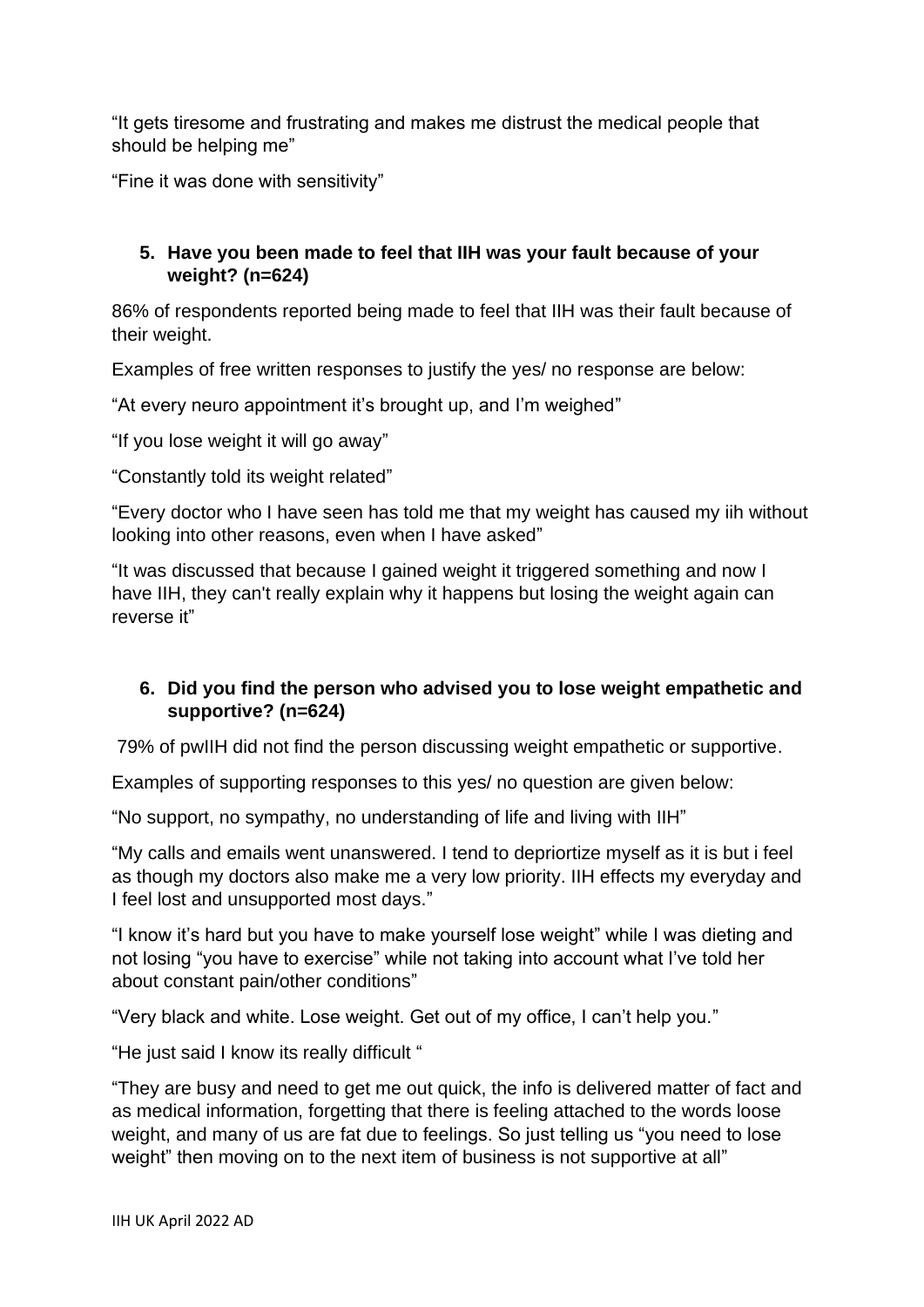"They just seem rude and unsympathetic. I have tried to explain that I do exercise as much as I can but I am in pain but they don't seem to care"

# **7. Were you happy with how the topic of weight was raised with you? (n=619)**

79% of pwIIH were not happy with how the topic was raised with them.

Examples of the full responses to justify their yes/no answer are given below:

"It was just thrown in! No "have you ever considered...?" Or approaching it in a manner considering the emotional impact"

"Not a single person asked permission to discuss the topic with me. I would've said yes but that's besides the point I could've explained that it's a sensitive subject or that previous medical professionals have left me quite nervous about this topic. It could've helped the way the conversation was had."

"It came out of nowhere. And I was (still am) a healthy bmi"

"I felt like I was being put in a one size fits all basket, rather than my individual health needs and history being taken seriously"

"Just told me to lose weight, no explanation, no help with weightloss"

#### **8. Are there any words or language that you would prefer medical professionals to use if they need to discuss your weight with you? (n=571)**

A wordle is used below to summarise responses to this question.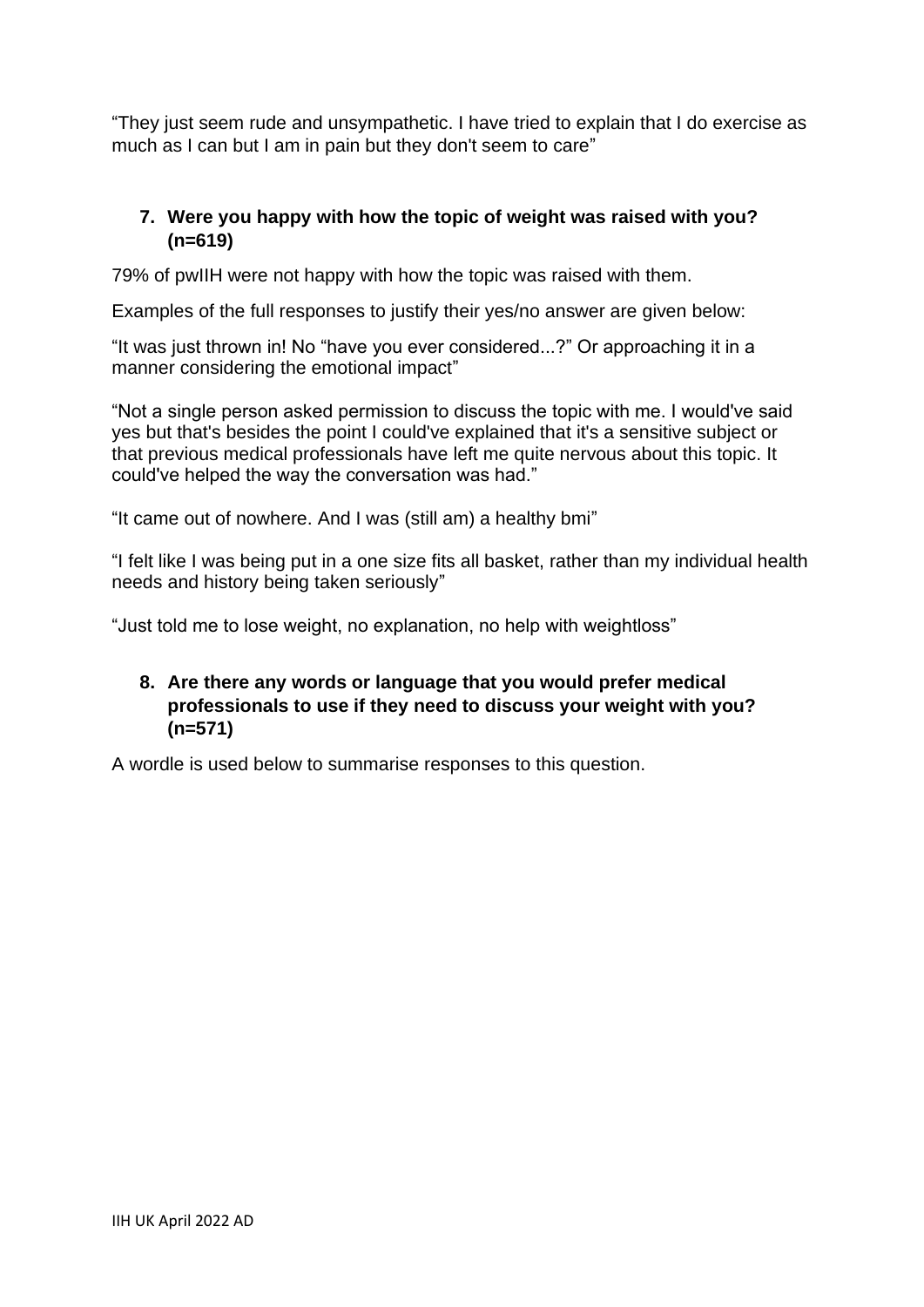**Figure 2. Words or language that pwIIH would like professionals to use in weight dialogues: a wordle summary (n=571 pwIIH)**.



## **9. How could the experience of being advised to lose weight have been improved? (n=585)**

Examples of the responses to this question are given below:

"Is it okay if we can discuss the topic of your weight?" "Are you sure?"

"Let's explore options to assist you in weight loss and see how this will impact your symptoms and condition"

"Take blame out of it. Approach it as you would any other medical condition. Here is the problem, here are ways to treat it, here are people/resources that can help you"

"Overweight is always nicer than obese but understand that is the true medical term on the scale"

"I wish they'd ditch the "morbidly" or "extremely" as it's dehumanizing"

"I think that if it's going to be considered such a crucial part of treating the condition, then doctors should take more time to understand potential issues around weight rather than assuming it's a simple case of losing"

"I would rather they listen to me. I am desperately trying to lose weight and maybe I need help to manage it? I must do, I am fat. But provide support not judgement."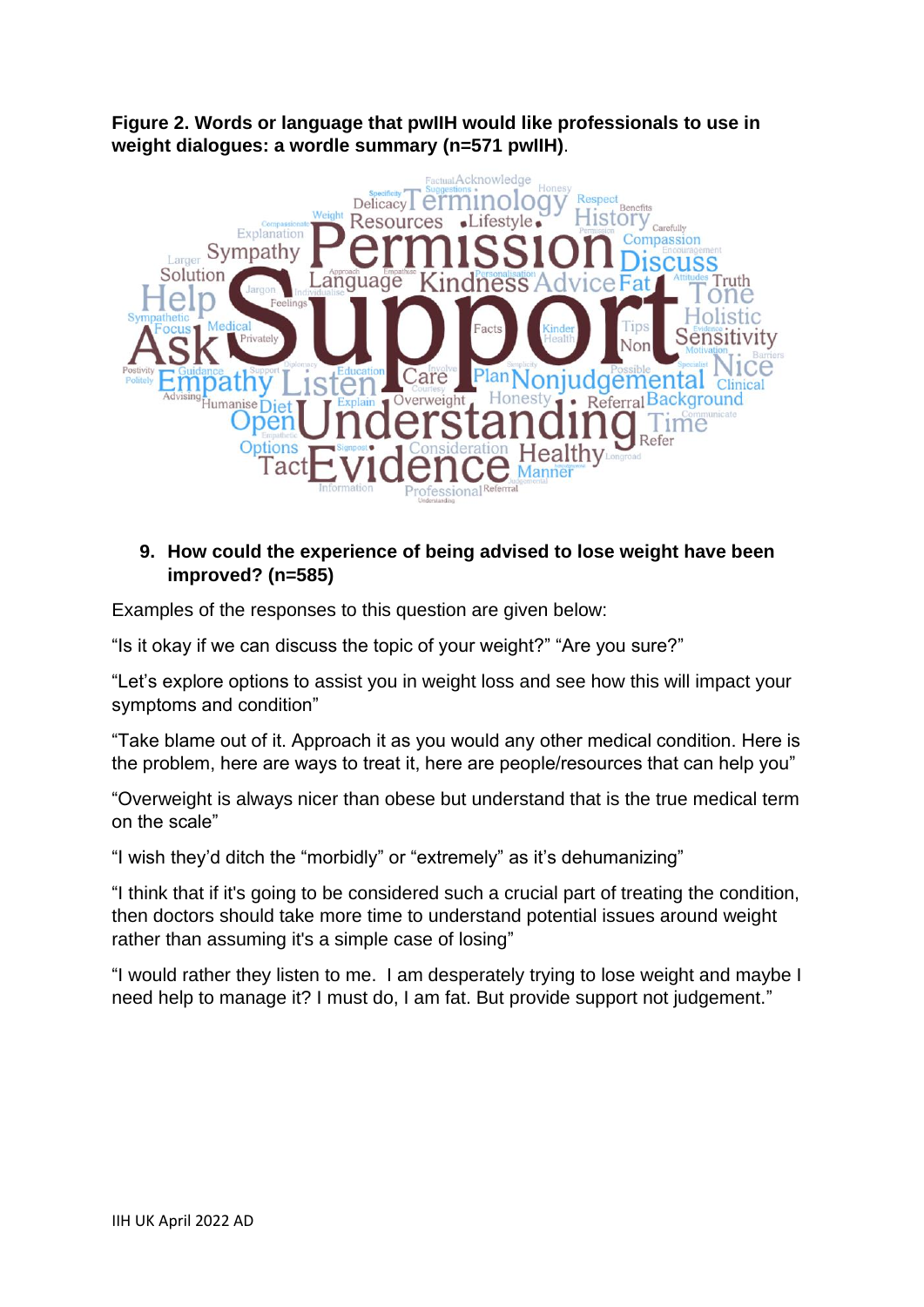#### **10.Do you feel that you have had less favourable treatment because of the link between IIH and obesity? (n=621)**

67% felt that they had less favorable treatment because of their obesity.

Examples of the full answers people gave to justify the yes/no answer to this question are given below.

"Drs see IIH on my notes and then see me a 'fat' person and almost immediately most drs go straight in with loose weight eat healthy (which I do) and there's a disconnect to how they treat me"

"I think obesity is negatively viewed any way and just perceived to be people who are lazy or lack will power and lots of other negative views by everyone. Support medically is lacking and so is the treatment very narrow and treats the symptoms not the cause. So we blame ourselves and doctors blame us which only makes us eat more."

"I kept being told to lose weight for 5 years because it would cure me. I had weight loss surgery and am now underweight and luckily for me my IIH is in remission. I now get praised and got discharged. When my symptoms flared last year I got told I couldn't possibly have it anymore and it was just a migraine. They aren't interested anymore because they can't blame my weight."

"I have lost 7 stone and since losing the weight my treatment has been significantly better. When I was overweight my treatment was not as good. When I was overweight my IIH was "blamed" on my weight. Now the health professionals cannot blame the weight, I definitely receive better treatment and am taken more seriously"

"Because it's all they focus on"

#### **11.When you were advised to lose weight, were you offered support to do this? (n=624)**

78% of pwIIH were not offered support to lose weight.

## **12.If you were offered support to lose weight; please detail the support that you were offered? (n=478)**

The graph below shows the breadth of support that the 22% of pwIIH who were offered support with weight loss were offered.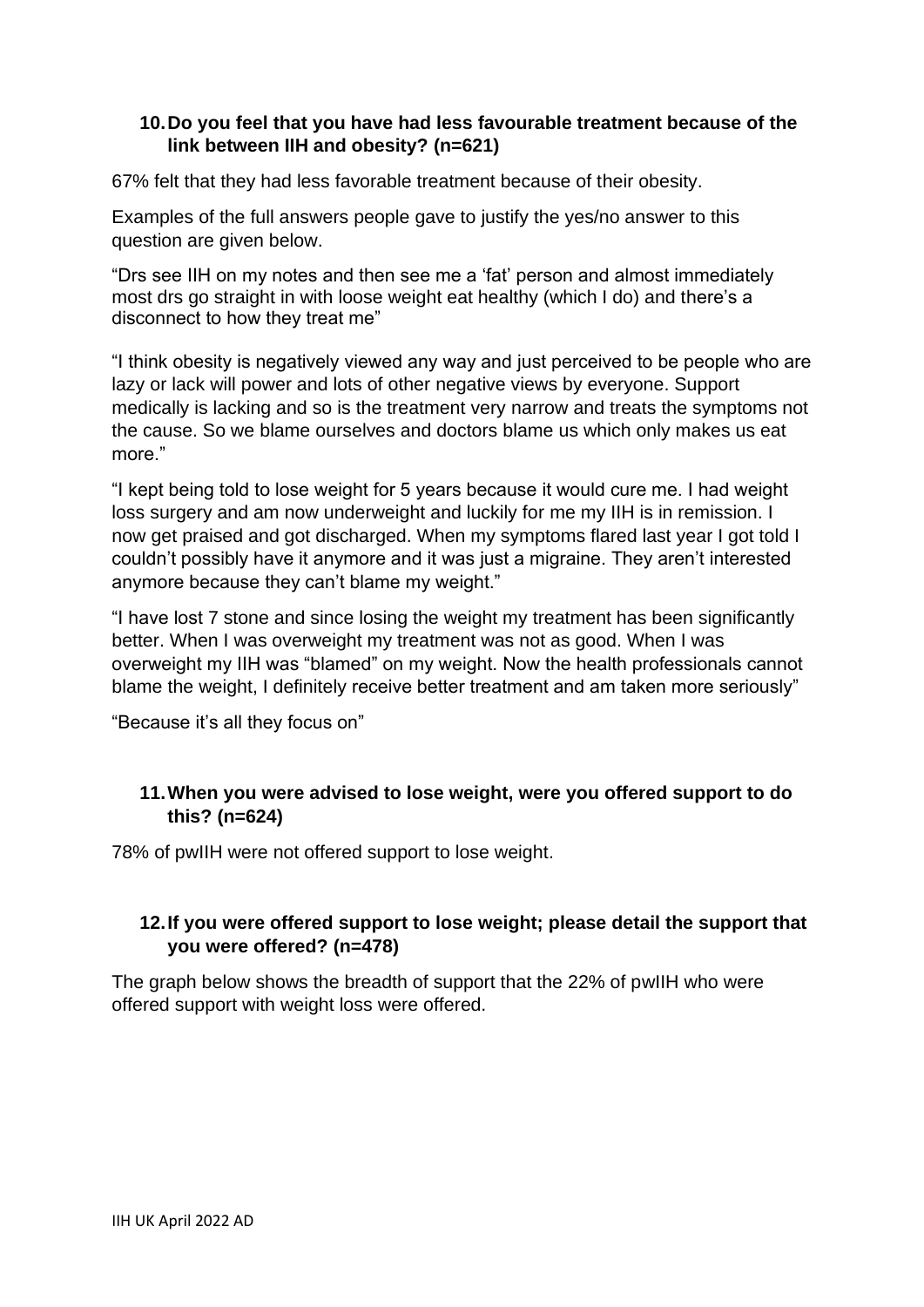

**Figure 3: Support offered to pwIIH to help them manage their weight (n=478)**

Examples of the supporting information to this question are detailed below:

"I was put on a tier 3 program and am yet to have them engage with me on it, I still call them every month 19 months after the acceptance on to tier 3 support"

"I have had to fight to get support. I am under a mental health team and have had to have them email my GP digging that they refer me to a complex weight management team for them to even consider it."

"Consultant told me to exercise more eat less"

"referral to medical dieticians. More paper information such as leaflets etc at our appointments."

"I was sent to a dietitian but when I attended the appointment she had a quick chat about food swaps, gave me a food wheel leaflet and that was it. No further appointments, no support, no targets, nothing to work to. No follow up".

"Slimming world/weight watchers. I was diagnosed during COVID-19 so it was harder to access these groups" I wasn't. I was told to eat less and move more and "ignore the cravings"

"The neurologist said she would get in touch with a dietician I never heard from one though".

"Tier 3 weight management which I agreed too, and was never sent anything about it. No idea what I'm meant to do"

## **13.Was the support offered helpful and appropriate?**

84% of people with IIH did not find the support offered helpful or appropriate.

Examples of responses to this question are detailed below:

"Referral to a nutritionist by my neurologist. My GP offered 12 weeks of Weight Watchers/Slimming World yet again - I detest those groups, they're like cults"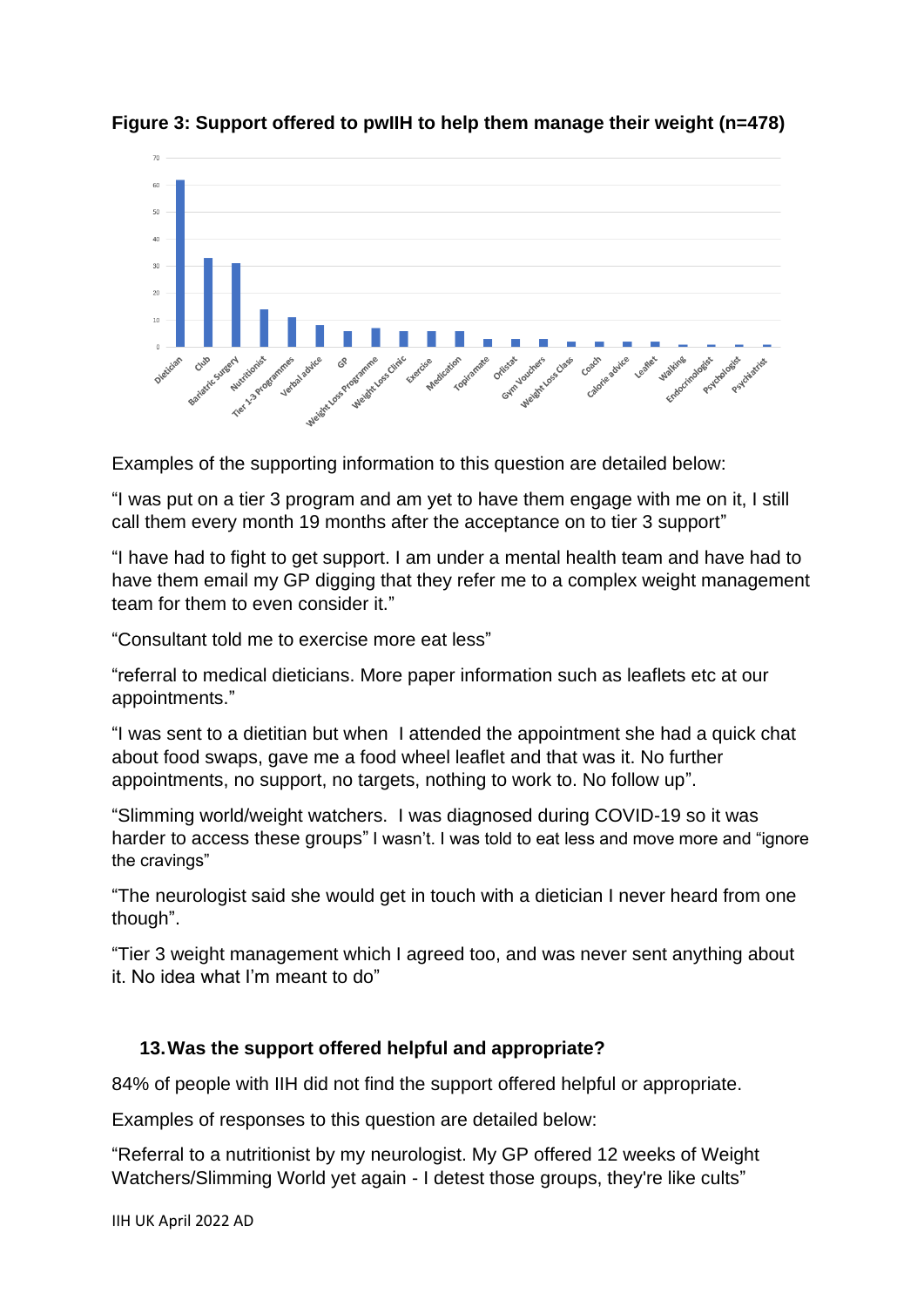"A nutrionalist with the hospital. They took 2-3 months to write out to me with a leaflet on healthy choices. There was no follow up from them once this was received."

"I was offered 5 appointments with a Dietician, she suggested weight loss surgery, I then had to do all the research, my GP isn't very knowledgeable with IIH and struggles helping me with things, so anything i do i have to research myself."

"I did go a weight loss weekly thing but they kept talking about me having gastric surgery which scared and upset me"

"The reasons for this related to not being referred or not able to access due to covid – such as clubs"

"Expense, affordability issues"

"I was told I would be given help to lose weight: for example weight management classes, appointments with a nutritionists and I am still waiting for this after 1 year. I felt like I just got the blame and shunned"

"Waiting lists….."

## **14.If you were not offered support to help lose weight did you ask for support?**

38% of the 78% of pwIIH not offered support asked the professional for support to lose weight.

## **15.What support would you like the professionals who look after you to offer to help with weight management? (n=562)**

A wordle is used to provide information on the response to this question.

## **Figure 4. Support that pwIIH would like to help them manage their weight (n=562).**

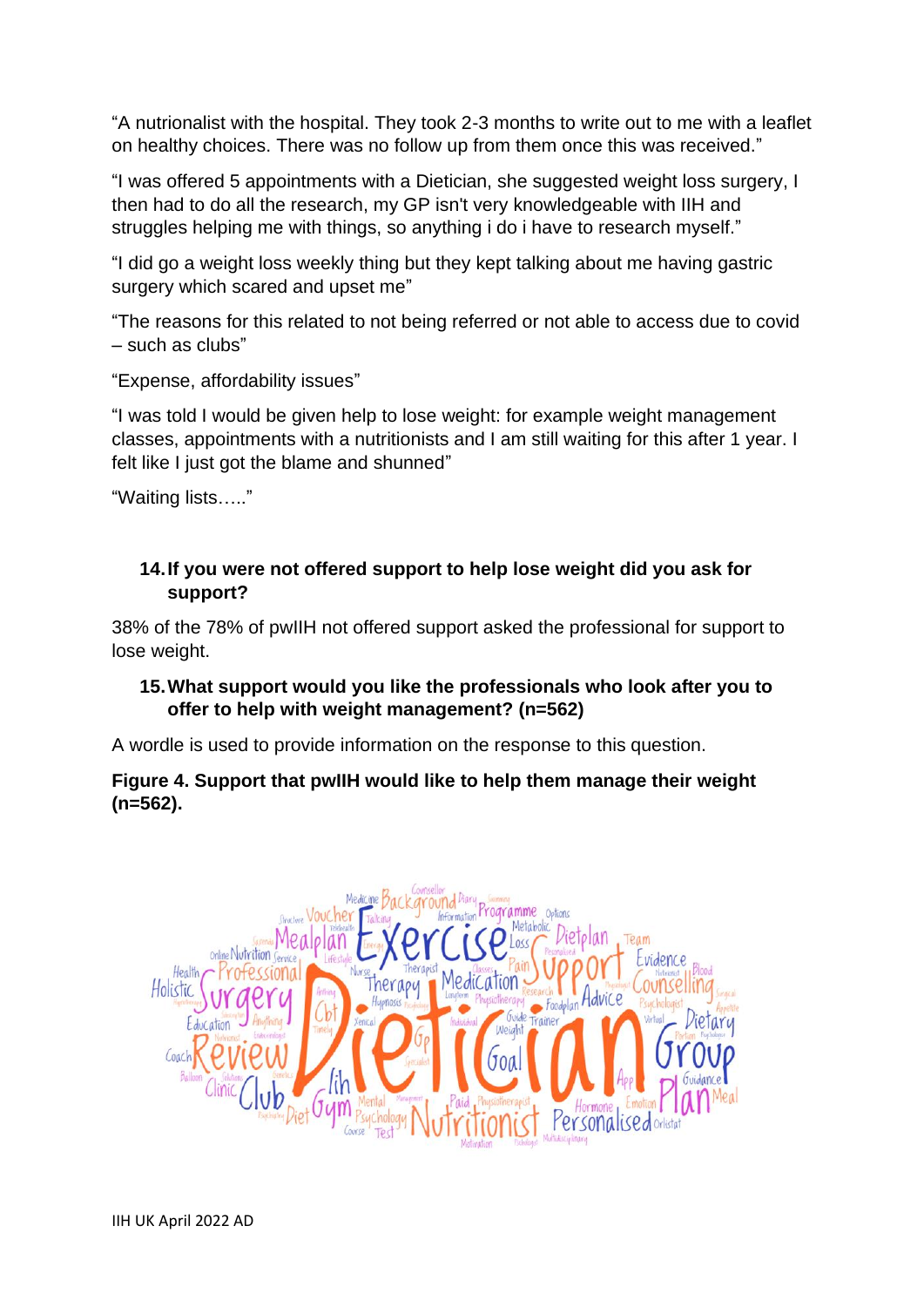Examples of responses to this question are detailed below:

"Ongoing access to a dietician to help with the right diet choices. Ongoing access to a physio therapist to help with an appropriate exercise programme. Ongoing access to a psychologist to help me change my thoughts about food and the way I eat."

"Psychological therapy, nutritionist consultant, real options for the future (for example bariatric surgery…). If they consider weight loss a solution they should aid it, not leave it on to the patient to resolve it."

"If it is just weight management then... Nutrition advice and guidance, support for exercise and guidance on how to do it without ending up in bed for days with high pressure pain."

"I think it's good to be at a overweight clinic there you can see a number of different specialist like dietitian, a doctor and a physiotherapist and a therapist. So you can get an individual plan that suits my individual needs."

"An actual conversation explaining the facts on losing weight and how it will help with the condition, just to feel listened to, that they actually interested in what we have to say! "

"Achievable advice based on how you are with IIH not just the same advice given to a 'normal' overweight person."

## **16.If you were advised to lose weight were you given a weight loss goal? (n=610)**

70% of people with IIH were not given a weight loss goal when advised to lose weight.

Examples of responses to this question are detailed below:

"At first it was 5% body fat but this changed to 10% once I achieved the goal so I feel he wouldn't have stopped with new targets and no improvement to symptoms"

"It was realistic goal each week to achieve"

"I got told to lose half my body weight"

"I was told even losing 10% of my body weight would be a massive help"

"It sounded like a big number, 13% of your body weight sounds huge."

"I was told to lose 75 pounds"

# **17.If you were given a weight loss goal did this feel achievable for you? (n=412)**

Of the 30% of people given a weight loss goal 76% did not feel that the goal was achievable for them.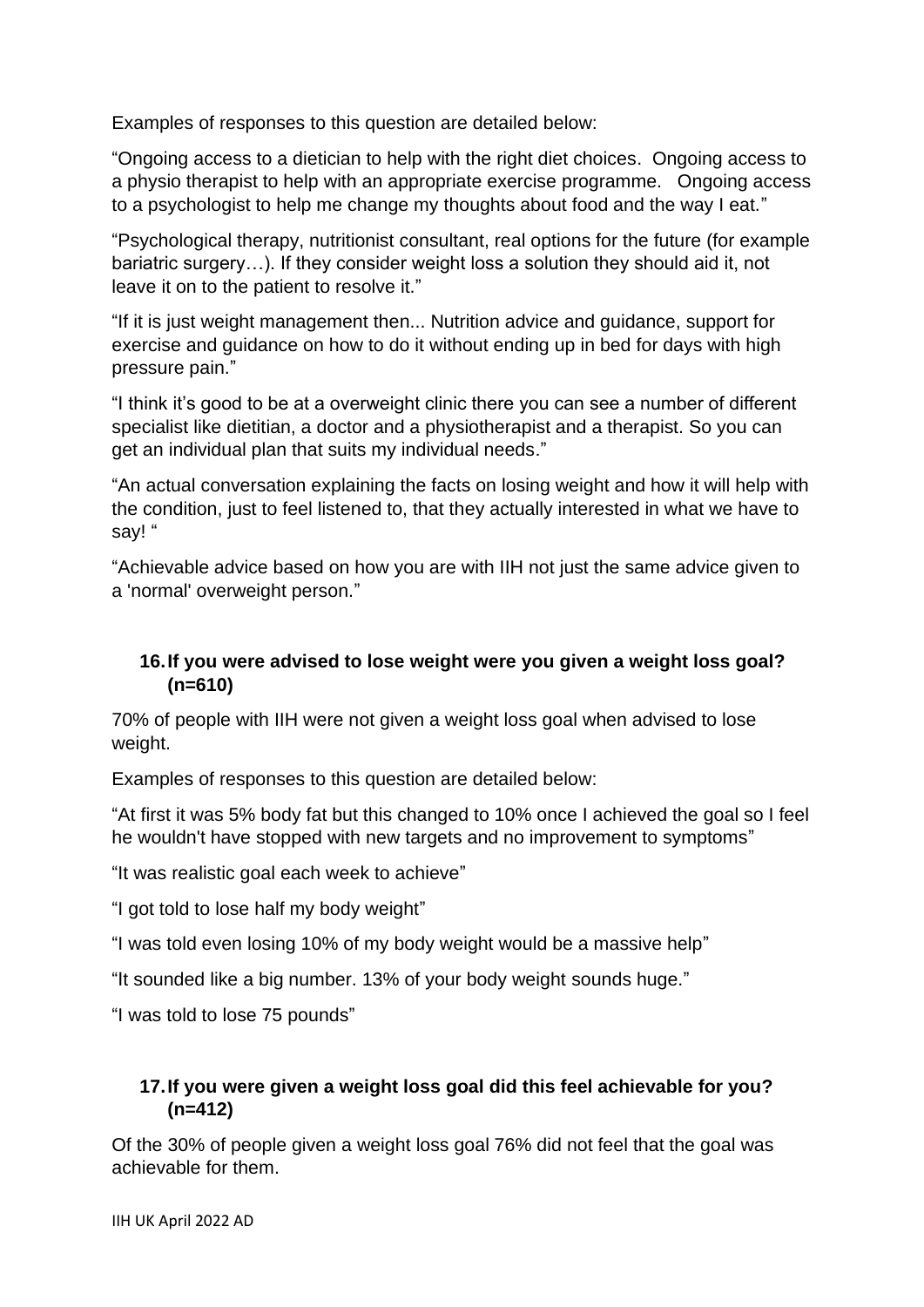Examples of the supporting information for this question are given below:

"Got told to lose 15 stone I am no good with massive goals like that"

"Having pressure to hit a weight target quite often has the opposite effect. Doctors should be breaking it down into achievable goals."

"Only they kept moving it 5%, 6% 10% 12%, then i didn't lose it fast enough."

"I was told to lose between 8 and 10 stone within 6 months. I was never given a goal, just to lose weight so my pressure would go down. I felt overly pressured to reach this "ideal" goal and no matter what I did, it didn't work, so it felt very unachievable."

"5% and it made no difference. Then he said 100lbs. I've gone from 98kg to 58kg"

"10st is just so huge, it feels like a mountain I can't climb. I have issues with my relationship with food. I can't exercise as this instantly gives me a headache. So how am I supposed to loose weight?"

"It was the lowest end of healthy bmi and it just seemed impossible that my body would ever be that small"

"It sounded like a big number. 13% of your body weight sounds huge"

#### **Discussion**

Stigma can be defined as ' a strong feeling of disapproval from most people in a society about something, especially when this disapproval is unfair' Albury et al 2020**.** It is evident from the responses by pwIIH to this survey that obesity (weight based) stigma is being experienced during their consultations with health care professionals.

Why is how you are advised to lose weight important? Research evidence shows that, adults who experience weight-based stigma are more likely to avoid exercise and physical activity, and to engage in unhealthy diets and sedentary behaviors that increase the risk of worsening obesity *International Consensus Statement on Obesity Stigma 2020.* Therefore, the consultation could be having the opposite effect to that intended and actually exacerbating the condition.

National guidance from Albury et al 2020 propose that weight stigma can trigger physiological and behavioural changes that themselves contribute to poor metabolic health and further weight gain. These changes include increased eating, reduced self-control, a 2-5 times increased likelihood of mood and anxiety disorders, stimulation of cortisol, itself an obesogenic hormone and avoidance of exercise. The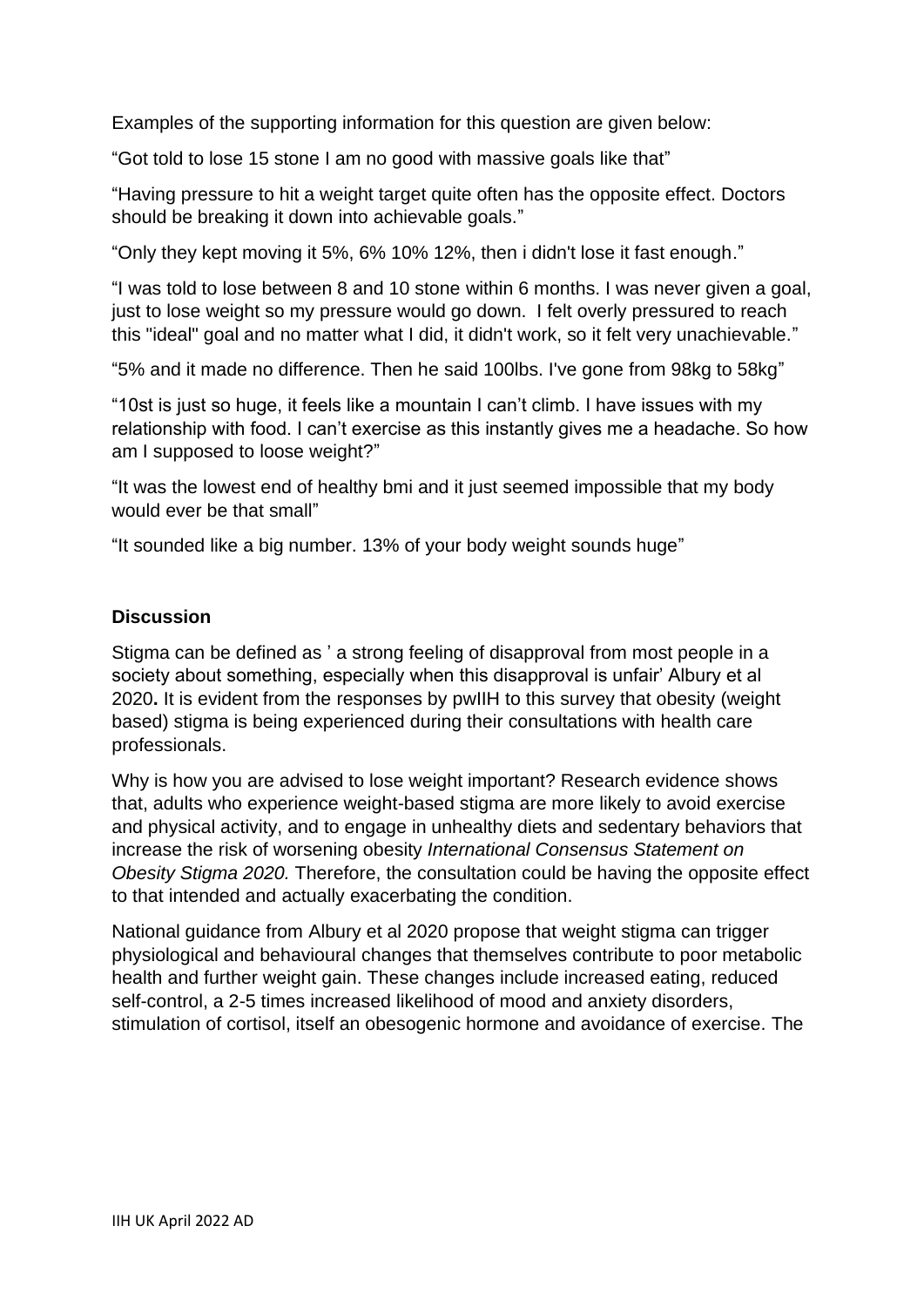potential mechanisms are summarized in figure 5 below.



Figure: Potential mechanisms by which weight-related stigma might perpetuate obesity and contribute to the adverse health outcomes associated with obesity

Brown and Flint 2020 propose that the way health care professionals communicate with people living with obesity impacts engagement motivation and the patientpractitioner relationship. They further discuss that terminology is important such as the term obese have negative emotional effects on the person. This is supported by the results of this survey and pwIIH would prefer that this terminology is not used in their consultations. It is clear from the responses to this survey that improvements are needed in consultations regarding weight with pwIIH.

The results of this survey suggest that education is needed with health care professionals to promote improvements in language and dialogue in their consultations with pwIIH about weight. Albury et al 2020 propose the following principles should be used in communication about weight.

## **Figure 5 Albury et al 2020**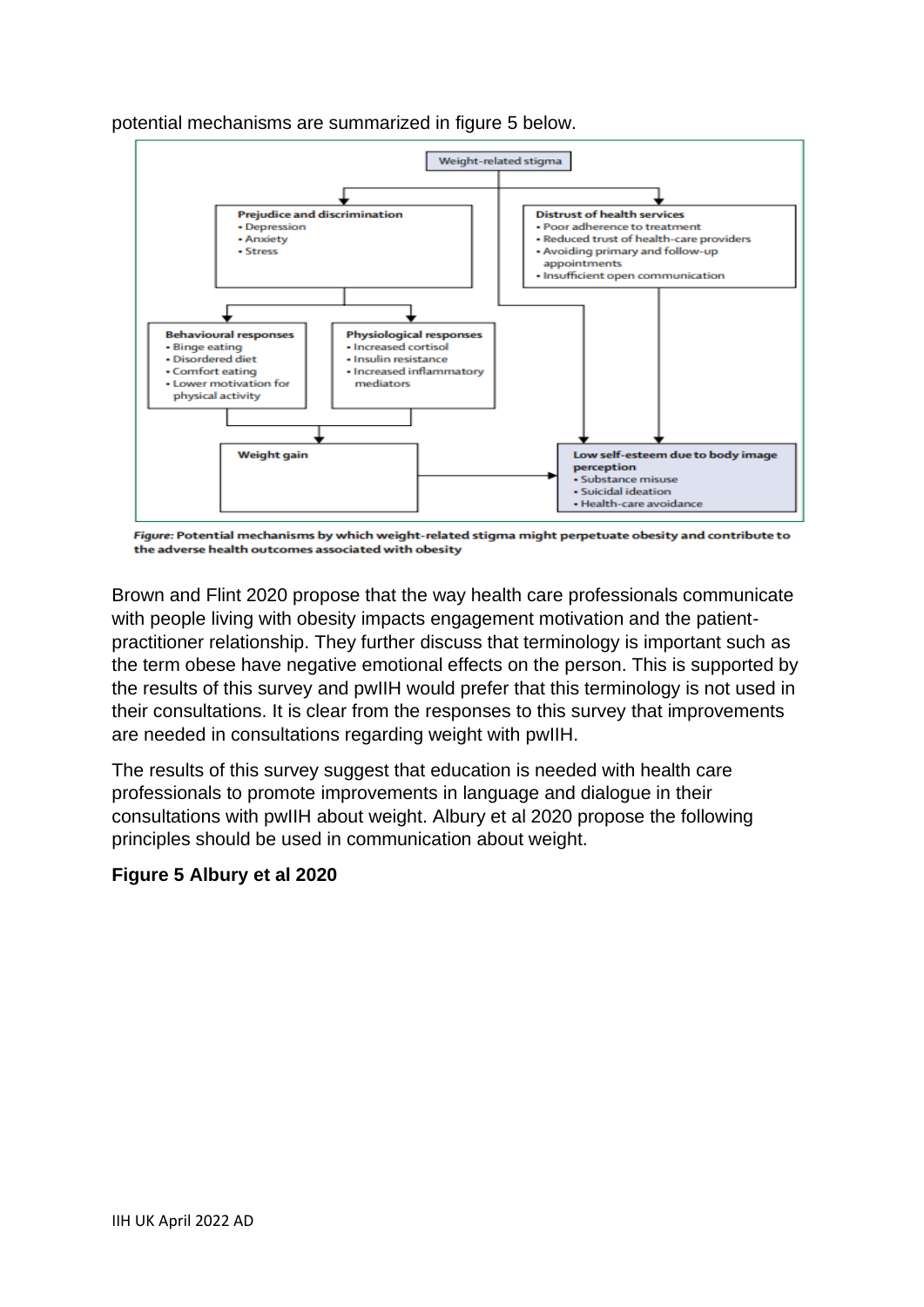#### Panel: General principles\* for communication between a health-care practitioner and a person living with obesity to reduce stigma and improve the individual's wellbeing

#### **Be positive**

• Focus on the gains that might be accomplished by weight management, rather than the potential negative effects of failing to address obesity

#### **Be helpful and supportive**

- Offer specific help and advice where appropriate
- · Signpost and quide people towards more information and local services
- . Acknowledge that there are many routes to lose weight and that what works for one might not work for all

#### Be aware of non-verbal communication

· Talking about obesity is difficult; ensure that body language recognises this difficulty by engaging in a way that would be deemed appropriate for any other medical condition

#### **Be collaborative**

- Whenever possible, build meaningful and specific goals together
- Percentage change in weight or even weight neutrality should not be used as a goal, but rather a step towards reaching a meaningful person-centred outcome

#### **Be understanding**

- Up to 80% of obesity might be genetically determined
- . Ensure not to attribute blame, but to acknowledge the difficulties faced by the person

#### Be environmentally aware

- Chairs with arms and weight limits can be restrictive
- Tight spaces with back-to-back chairs can be hard to navigate
- Appropriate medical equipment should be available, including scales that weigh up to 150 kg in a private space and a range of different sized cuffs to measure blood pressure

\*Adapted from the NHS England guide by Partha Kar.<sup>47</sup>

#### **What needs to happen in response to this survey?**

In response to this survey there are key area that pwIIH would like to be addressed and key actions that IIH UK plans to take.

#### **What would people with IIH like to change in response to this survey?**

- PwIIH request that health care professionals ask first if it is ok to discuss weight with them
- PwIIH acknowledge that weight MAY be one of the factors but they do not want this to be the sole focus of their interactions with health care professionals
- PwIIH would like support with weight loss that is evidence based from a multidisciplinary team who are specialized in weight loss and have knowledge of the specific needs of people with IIH.